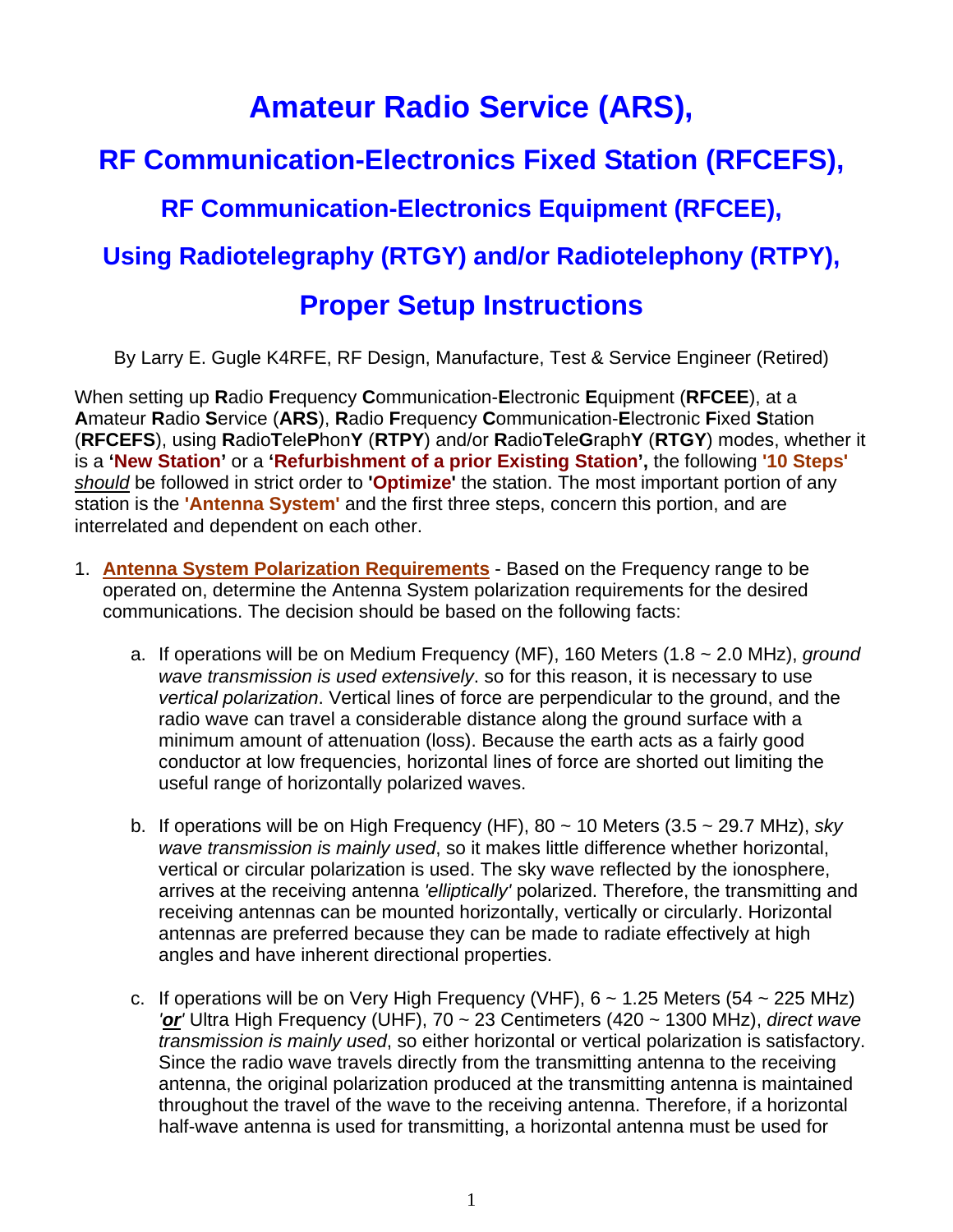receiving. If a vertical half-wave antenna is used for transmitting, a vertical antenna must be used for receiving.

- 2. **Antenna System Construction Requirements** 'Build from Scratch' or 'Buy Commercially' the appropriate type of antenna system that will match the polarization choice decision from step 1, which could be a 'Hertz (Dipole)', 'Marconi (Vertical)', 'Yagi-Uda (Parasitic Array Beam)', 'Quad (Beam)' or 'Log Periodic (Driven Array Beam) ' Antenna System.
- 3. **Antenna System Site Selection Requirements** Technical factors that effect Antenna site selection, which will accommodate the Antenna System chosen from step 1 and Scratch built or bought in step 2 include:
	- a. Available Space
	- b. Bridges
	- c. Buildings
	- d. Foliage
	- e. Ground conditions
	- f. Location
	- g. Manmade obstruction
	- h. Noisy areas
	- i. Other electrical equipment
	- j. Roads
	- k. Suspended power lines
	- l. Terrain
- 4. **Transceiver Selection** The choice of a Transceiver should be based on the following facts:
	- *a.* **Receiver Module:** The performance of a Transceiver depends first and foremost on the quality of its Receiver.
		- i. *The Receiver Module selection decisions should be based on the following:*
			- *1.* The first quality factor of a receiver concerns 'Sensitivity'. *It is the measure of a receivers ability to detect very weak signals against normal background.*
			- 2. The second quality factor of a receiver concerns the 'Selectivity'. *It is the measure of a receivers ability to receive a desired signal and to reject any nearby undesired signals*. This is the first feature where the receiver will show its best performance.
				- a. A Blocking Dynamic Range (BDR) of *20 kHz spacing 'is sufficient'* for *Normal Conversation Operations (Rag-Chew).*
				- b. A Blocking Dynamic Range (BDR) of *5 kHz or 2 kHz spacing 'is required'* for *DX Contact Operations in pile-up conditions.*
				- c. A Blocking Dynamic Range (BDR) of *5 kHz or 2 kHz spacing 'is required'* for *Contest Operations in crowded band conditions.*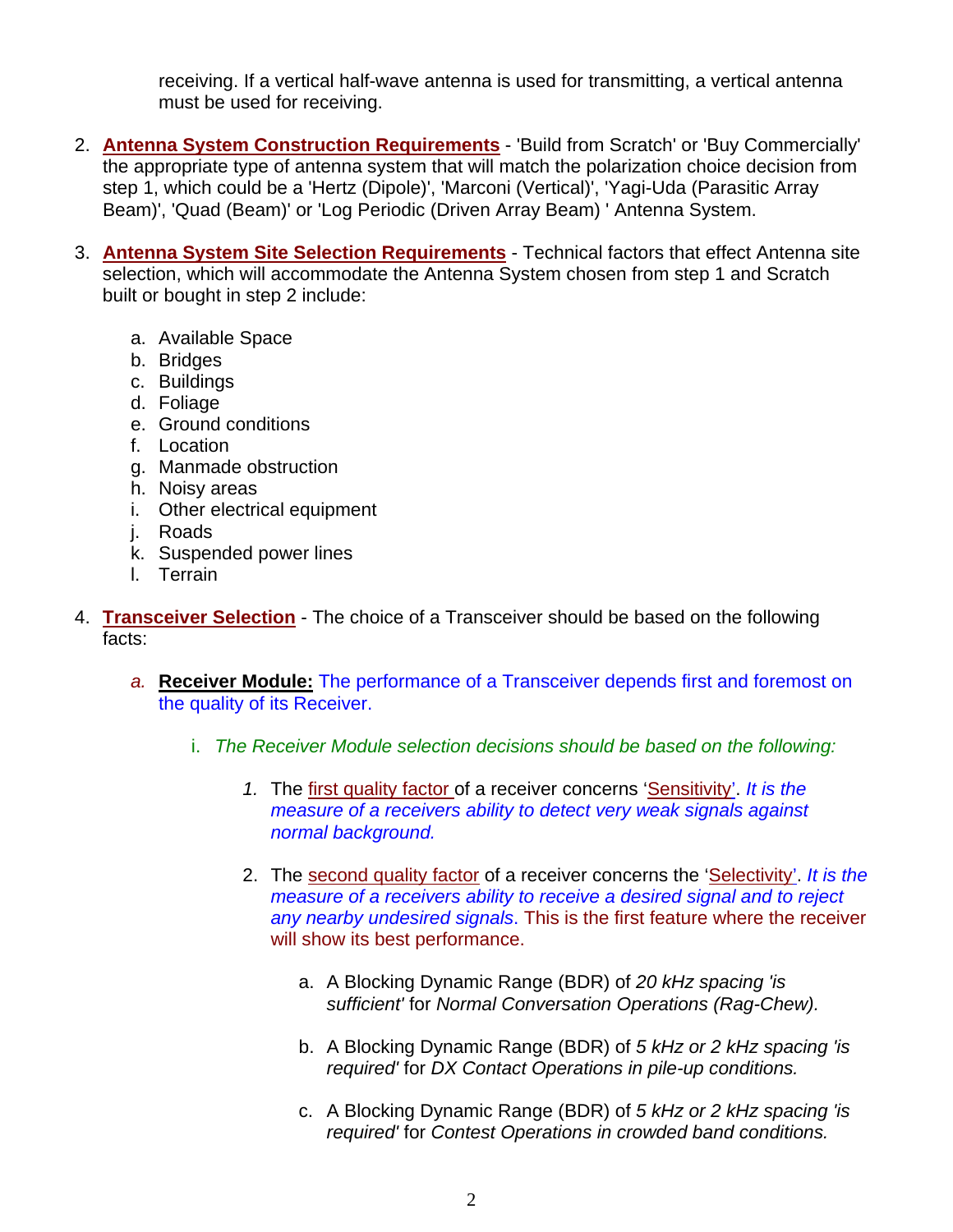- 3. The third quality factor of a receiver concerns the 'Intermodulation Distortion (IMD) – Dynamic Range (DR)'. *It is the measure of a receivers ability to perform in the presence of multiple strong nearby signals in relation to its Sensitivity.*
- b. **Transmitter Module:** RF signals produced by the Transmitter module, require fewer components and use the same Intermediate Frequencies (IF) as the Receiver.
	- i. *The Transmitter Module selection decisions should be based on the following:*
		- 1. Choose one with the desired RF Peak-Envelope-Power (PEP) output. (100, 200 or 400 watts).
		- 2. Choose one with the best Spectral Purity. (Suppression of Spurious Emissions).
		- 3. Choose one with the best reduction of Odd Order Harmonic Intermodulation Distortion (IMD) products possible. (i.e.: 3rd, 5th, 7th, and 9th IMD etc.).
- 5. **Transceiver Item Impedance Matching** The following 'four' pieces of station equipment 'must' have an appropriate 'Impedance Match' between the 'Source' [Audio Frequency - Alternating Current Generator (AF-ACG) *or* Radio Frequency - Alternating Current Generator (RF-ACG)] and the 'Load':
	- a. Microphone Match the Microphone output impedance in 'Transmit' = '(Source'), to the Transceivers microphone input jack impedance = ('Load').
	- b. External Speaker Match the Transceiver Speaker Output Jack impedance in 'Receive' = ('Source'), to the External Speaker input impedance = ('Load').
	- c. Transceiver 'Transmitter' Module Match the Transceiver 'Transmitter' Module designed output 50 Ohm impedance in 'Transmit' = ('Source'), to the connected 50 Ohm Characteristic Impedance Coaxial Cable Feedline = ('Load').
	- d. Transceiver 'Receiver' Module Match the connected 50 Ohm Characteristic Impedance Coaxial Cable Feedline in 'Receive' = ('Source'), to the Transceiver 'Receiver' Module designed input 50 Ohm impedance = ('Load').
- 6. **Impedance Matching Network (IMN)** The requirement to use an IMN with the various different types of antenna systems is a *'must'*, to provide appropriate impedance matching between the stations RF Feedline and Active Load.
	- a. *An IMN is Commonly called an 'Antenna Coupler', 'Antenna System Coupler', 'Antenna Tuner', 'Antenna System Tuner', 'Transmatch', or 'Tuner'.*
	- b. Choose a IMN to provide an appropriate impedance match between the station equipment designed input and output impedance (normally 50 Ohms) and the complex impedance presented to that equipment from the input end of the Antenna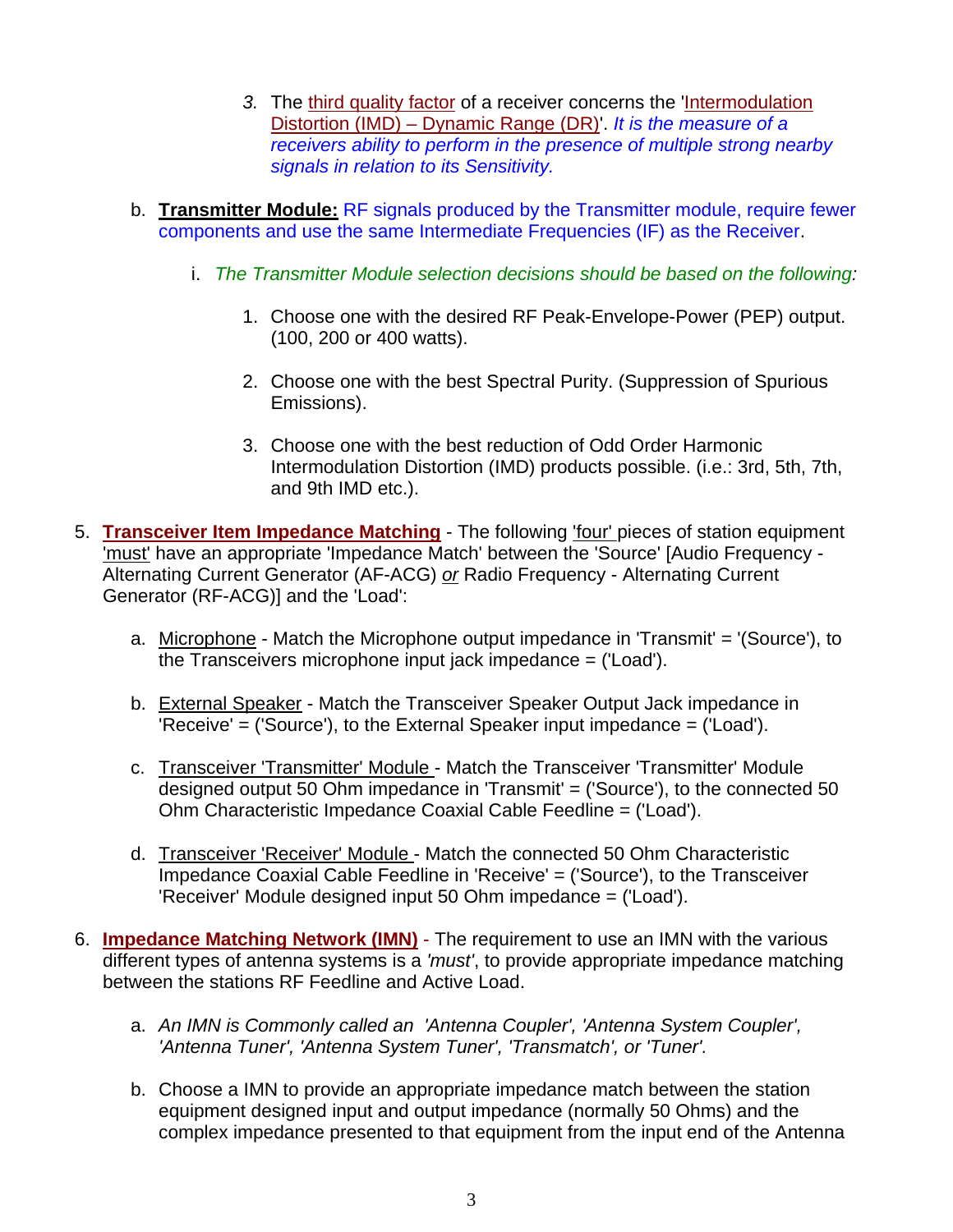Systems Feedline. This must be done no matter what type of RF Feedline is used (*'Unbalanced'* 50 Ohm characteristic impedance 'Coaxial Cable', 75 Ohm characteristic impedance 'Coaxial Cable' or *'Balanced'* 300 Ohm characteristic impedance 'Twin Line', 450 Ohm characteristic impedance 'Window Line', 600 Ohm characteristic impedance 'Ladder Line').

- i. The condition required for a maximum absorption of power delivered to a Load from a Source, is when the Load Impedance (ZL) equals the Source Impedance (Zs) of the AC Generator. *This is referred to as a 'conjugate match'.*
	- 1. The term '*conjugate match*' means that if in one direction from a junction the impedance is  $R + jX$ , then in the opposite direction the impedance will be  $R - iX$ .
- ii. There is a crucial difference between the 'Classical' AC generator and the output circuit of a real-word RF Power Amplifier (RFPA) 'AC Generator', because of the complex nature of various relationships between voltages and currents during normal operation the internal Source Impedance (Zs) of the RFPA, is almost never equal to its optimum Load Impedance (ZL).
	- 1. Therefore because of the different values of impedance existing between the source and the load when we complete a matching operation, we do not have a true 'Conjugate Match'. when an RFPA is coupled to a IMN and then to an Active Antenna RF Feedline, the IMN is matched to the optimum Load Impedance (ZL) of the RFPA, but it is conjugately mismatched to the Source Impedance (Zs).
- c. Ensure that the IMN can handle the total RF Peak Envelope Power (PEP) Output from the Transceivers Power Amplifier (PA) stage, and if used, the total RF Peak Envelope Power (PEP) Output from any In-Line ExternalRF Power Amplifier (RFPA). This means that the power handling capability of the IMN should be approximately '2 ~ 3' times the PEP output of the Transceivers RFPA stage and any In-Line External RFPA.
- 7. **In-Line ExternalRF Power Amplifier (RFPA)** If it is decided to use a In-Line External RFPA, then the type of amplifying device choice must be made.
	- a. Either an Electron Tube (Glass or Ceramic Envelope Type) or a Solid State Semiconductor (BJT or MOSFET Type).
	- b. The RFPA must be able to match the transmission mode used by the Transmitter.
	- c. Whatever the RF Peak-Envelope-Power (PEP) Output level the RFPA is capable of generating, base the decision on the following facts:
		- i. If your Transmitter emissions are of a 'Linear Mode' (Class 'A', 'AB1', 'AB2', or 'B') *such as 'J3E' - Amplitude Modulation - Single Side Band Suppressed Carrier (AM-SSBSC) Telephony Mode,* then the In-Line External RFPA *'must'* be a 'Linear Mode' (Class 'A', 'AB1', 'AB2', or 'B').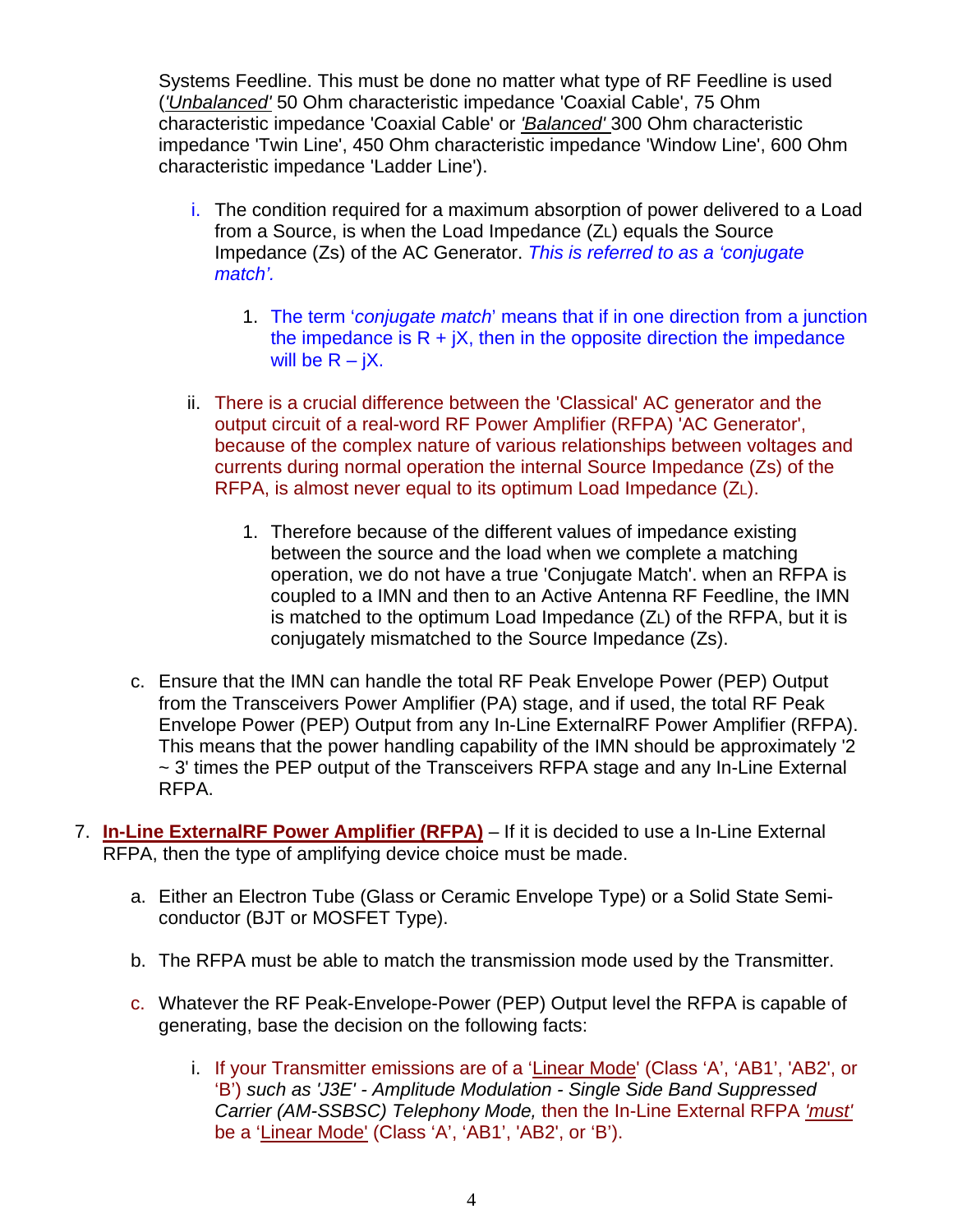- ii. If your Transmitter emissions are of a 'Non-Linear Mode' (Class 'C') *such as 'A1A' - On and Off Keying (Interrupted) Continuous Wave (CW) Telegraphy, 'F1B' - Frequency Shift Keying (FSK) Radio Teletype (RTTY), 'F2B' - Audio Frequency Shift Keying (AFSK) Radio Teletype (RTTY), 'F3E' - Frequency Modulation (FM) Telephony, or 'G3E' - Phase Modulation (PM) Telephony*, then the In-Line External RFPA *'may'* be either a 'Linear Mode' (Class 'A', 'AB1', 'AB2', or 'B') or 'Non-Linear Mode' (Class 'C').
- 8. **Grounding** All RF Communication-Electronics Stations *must* be grounded. Grounds fulfill *three* distinct functions. *The best ground for one function isn't necessarily the best for another.* The three grounds are:
	- a. Electrical Safety Ground (ESG). The requirements for this ground are spelled out in the National Electric Code (NEC). This protects you from a shock hazard if one of the Commercial Mains high voltage power supply wires contacts the chassis due to some kind of fault.
		- i. NEC Code. You must connect (bond) all of your grounds together to prevent dangerous voltage differentials. Although RF, Electrical Safety and Lighting Protection ground systems require separate sets of hardware, the NEC requires that we bond all three systems together. You should contact a Licensed Electrician, Professional Engineer or Building Official to assist you in meeting the bonding requirements.
	- b. Lightning Protection Ground (LPG). Diverts some lightning strike energy away from the station. The requirements for a lightning protection ground are much more stringent than for a Electrical Safety Ground. The Polyphaser Corporation has some outstanding guidance.
	- c. RF Signal Ground (RFSG). This ground is *only required* for certain types of antennas, which are those antennas that require current flow to ground to complete the antenna circuit. *An example is a quarter-wave Marconi (vertical) Antenna System. An effective RF Alternating Current (AC) Ground ensures that the operating position is at a low RF AC voltage by providing a low-impedance path for unwanted RF AC.*
- 9. **Block Diagram** Draw a block diagram of the proposed station setup. Make an inventory of all existing equipment and parts that are on hand and purchase any needed appropriate equipment or parts to assemble the station.
- 10. **Assembly of The Station** Once the block diagram has been drawn and the appropriate equipment and parts are on hand, build the station according to the block diagram and label all interconnecting cables at both ends of what they connect to, which includes all 'Audio Frequency (AF) Alternating Current (AC) Cables (i.e.: Microphones and External Speakers)', 'DC Power Cords', 'AC Power Cords' and 'Radio Frequency (RF) Alternating Current (AC) Coaxial Cables'.
	- a. 'Examples' of a Properly Setup Amateur Radio Service, Telegraphy and Telephony Radio Frequency Communication-Electronics Fixed Station, **for operations on: [MF (160 Meters), HF (80 – 10 Meters) and VHF (6 Meters)].**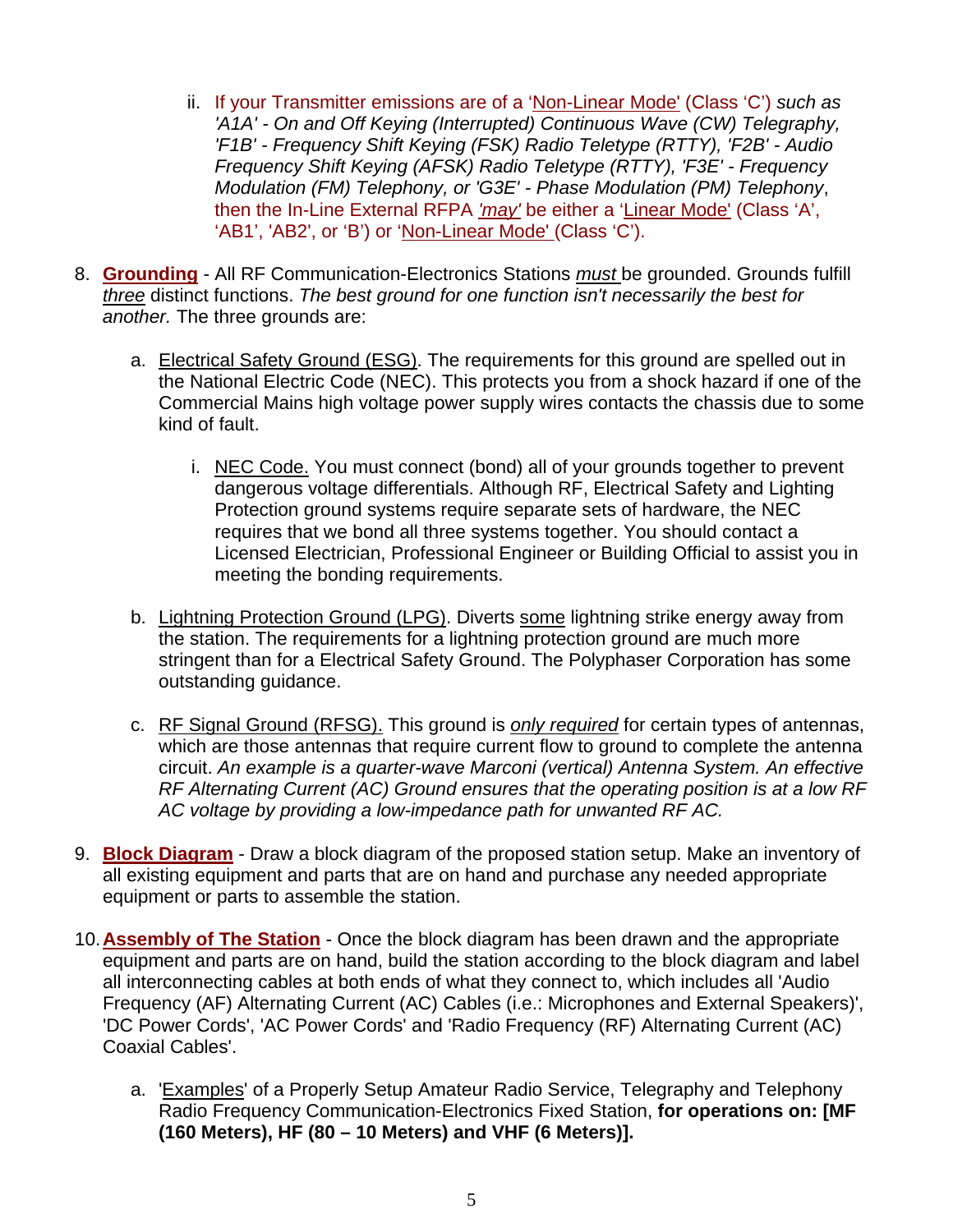i. Figure-1; illustrates an 'Example' of a properly setup Amateur Radio Service, Radio Frequency Communication-Electronics Fixed Station, using Telegraphy and Telephony and the necessary interconnecting Coaxial Cable RF Feedlines used with 'One Transceiver, One Manual Tune RF Power Amplifier, One RF Power / VSWR Meter, One Manual Tune Transmatch, and Two Loads (Active Load and Dummy Load)'. A coaxial cable switch is used so that the desired Load may be selected.





ii. Figure-2; illustrates an 'Example' of a properly setup Amateur Radio Service, Radio Frequency Communication-Electronics Fixed Station, using Telegraphy and Telephony and the necessary interconnecting Coaxial Cable RF Feedlines used with 'One Transceiver, One Automatic Tune RF Power Amplifier, One RF Power / VSWR Meter, One Automatic Tune Transmatch, and Two Loads (Active Load and Dummy Load)'. A coaxial cable switch is used so that the desired Load may be selected.





iii. Figure-3; illustrates an 'Example' of a properly setup Amateur Radio Service, Radio Frequency Communication-Electronics Fixed Station, using Telegraphy and Telephony and the necessary interconnecting Coaxial Cable RF Feedlines and Coaxial Cable switches placed inline between 'Two Transceivers, Two RF Power Amplifiers (One Manual Tune and One Automatic Tune), One RF Power / VSWR Meter, Two Transmatches (One Manual Tune and One Automatic Tune), and Two Loads (Active Load and Dummy Load)', so that the desired equipment may be selected.